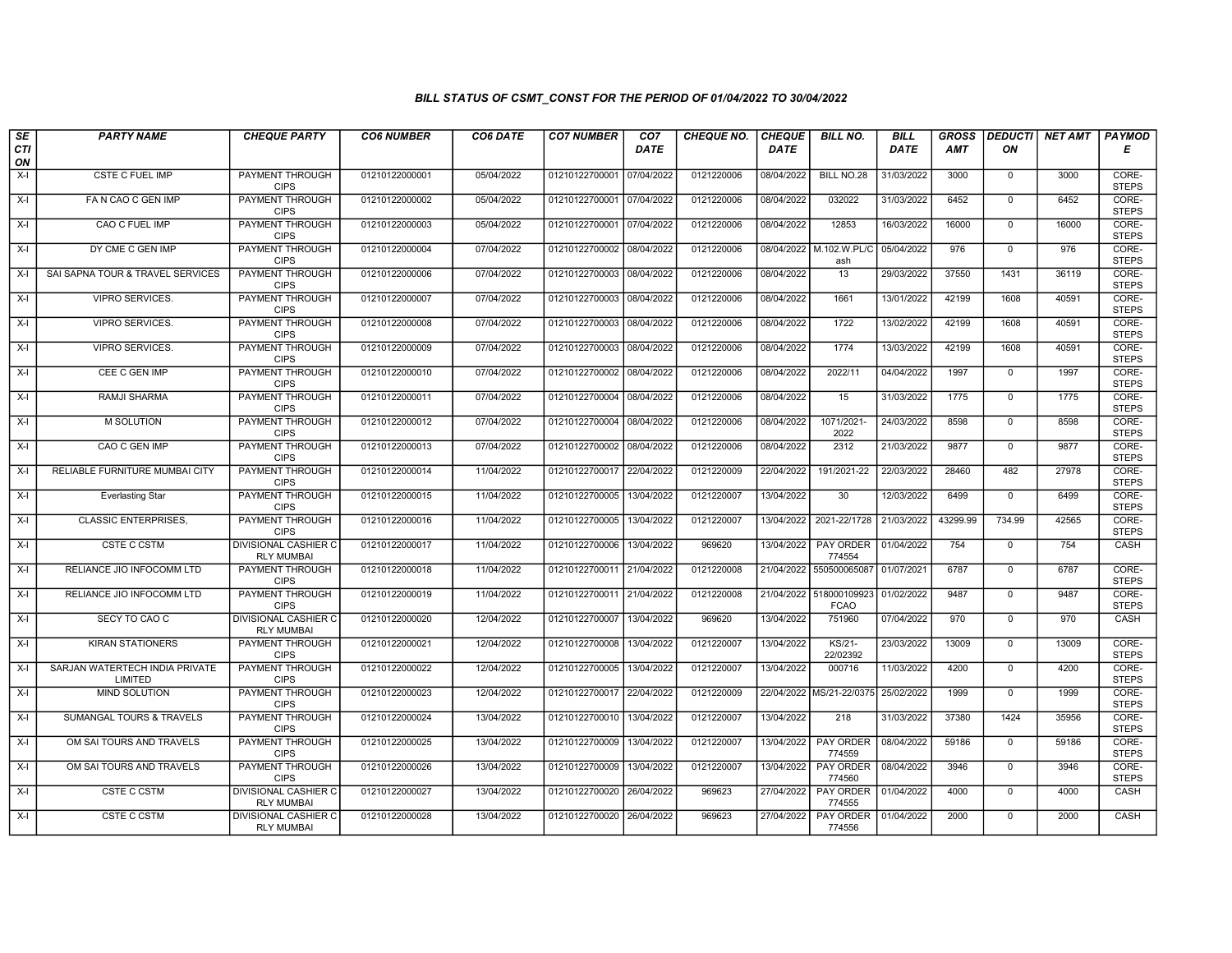## BILL STATUS OF CSMT\_CONST FOR THE PERIOD OF 01/04/2022 TO 30/04/2022

| SE        | <b>PARTY NAME</b>                | <b>CHEQUE PARTY</b>                              | <b>CO6 NUMBER</b> | CO6 DATE   | <b>CO7 NUMBER</b>         | CO <sub>7</sub> | <b>CHEQUE NO.</b> | <b>CHEQUE</b> | <b>BILL NO.</b>                | <b>BILL</b> | <b>GROSS</b> | <b>DEDUCTI</b> | NET AMT PAYMOD |                       |
|-----------|----------------------------------|--------------------------------------------------|-------------------|------------|---------------------------|-----------------|-------------------|---------------|--------------------------------|-------------|--------------|----------------|----------------|-----------------------|
| CTI<br>ON |                                  |                                                  |                   |            |                           | <b>DATE</b>     |                   | <b>DATE</b>   |                                | DATE        | <b>AMT</b>   | ON             |                | Е                     |
| $X-I$     | <b>CSTE C CSTM</b>               | <b>DIVISIONAL CASHIER C</b>                      | 01210122000029    | 13/04/2022 | 01210122700020            | 26/04/2022      | 969623            | 27/04/2022    | <b>PAY ORDER</b>               | 01/04/2022  | 333          | $\mathbf 0$    | 333            | CASH                  |
|           |                                  | <b>RLY MUMBAI</b>                                |                   |            |                           |                 |                   |               | 774557                         |             |              |                |                |                       |
| $X-I$     | <b>CSTE C CSTM</b>               | DIVISIONAL CASHIER C<br><b>RLY MUMBAI</b>        | 01210122000031    | 18/04/2022 | 01210122700012 21/04/2022 |                 | 969621            | 21/04/2022    | <b>PAY ORDER</b><br>774561     | 12/04/2021  | 754          | $\Omega$       | 754            | <b>CASH</b>           |
| X-I       | VIPRO SERVICES.                  | PAYMENT THROUGH<br><b>CIPS</b>                   | 01210122000032    | 19/04/2022 | 01210122700013 21/04/2022 |                 | 0121220008        | 21/04/2022    | 1709                           | 08/02/2022  | 43749        | 1667           | 42082          | CORE-<br><b>STEPS</b> |
| X-I       | <b>VIPRO SERVICES.</b>           | <b>PAYMENT THROUGH</b><br><b>CIPS</b>            | 01210122000033    | 19/04/2022 | 01210122700013 21/04/2022 |                 | 0121220008        | 21/04/2022    | 1712A                          | 08/03/2022  | 43749        | 1667           | 42082          | CORE-<br><b>STEPS</b> |
| X-I       | <b>VIPRO SERVICES.</b>           | <b>PAYMENT THROUGH</b><br><b>CIPS</b>            | 01210122000034    | 19/04/2022 | 01210122700013 21/04/2022 |                 | 0121220008        | 21/04/2022    | 1821                           | 08/04/2022  | 43749        | 1667           | 42082          | CORE-<br><b>STEPS</b> |
| $X-I$     | <b>VIPRO SERVICES.</b>           | <b>PAYMENT THROUGH</b><br><b>CIPS</b>            | 01210122000035    | 19/04/2022 | 01210122700013 21/04/2022 |                 | 0121220008        | 21/04/2022    | 1835                           | 13/04/2022  | 42199        | 1608           | 40591          | CORE-<br><b>STEPS</b> |
| X-I       | CSTE C GEN IMP                   | PAYMENT THROUGH<br><b>CIPS</b>                   | 01210122000036    | 20/04/2022 | 01210122700014 21/04/2022 |                 | 0121220008        | 21/04/2022    | <b>Bill No.14-22</b>           | 18/04/2022  | 2634         | $\mathbf 0$    | 2634           | CORE-<br><b>STEPS</b> |
| X-I       | CEE C GEN IMP                    | PAYMENT THROUGH<br><b>CIPS</b>                   | 01210122000037    | 20/04/2022 | 01210122700014 21/04/2022 |                 | 0121220008        | 21/04/2022    | 2022/12                        | 18/04/2022  | 2832         | $\mathbf{0}$   | 2832           | CORE-<br><b>STEPS</b> |
| $X-I$     | <b>CSTE C FUEL IMP</b>           | <b>PAYMENT THROUGH</b><br><b>CIPS</b>            | 01210122000038    | 20/04/2022 | 01210122700014 21/04/2022 |                 | 0121220008        | 21/04/2022    | Bill No.29                     | 19/04/2022  | 4000         | $\mathbf 0$    | 4000           | CORE-<br><b>STEPS</b> |
| X-I       | SECY TO CAO C                    | <b>DIVISIONAL CASHIER C</b><br><b>RLY MUMBAI</b> | 01210122000039    | 20/04/2022 | 01210122700015 21/04/2022 |                 | 969621            | 21/04/2022    | 751961                         | 18/04/2022  | 1470         | $\overline{0}$ | 1470           | CASH                  |
| $X-I$     | SAI SAPNA TOUR & TRAVEL SERVICES | PAYMENT THROUGH<br><b>CIPS</b>                   | 01210122000040    | 20/04/2022 | 01210122700013 21/04/2022 |                 | 0121220008        | 21/04/2022    | 14                             | 08/04/2022  | 37550        | 1431           | 36119          | CORE-<br><b>STEPS</b> |
| X-I       | <b>LAXMI PEST CONTROL</b>        | <b>PAYMENT THROUGH</b><br><b>CIPS</b>            | 01210122000041    | 21/04/2022 | 01210122700016 21/04/2022 |                 | 0121220008        | 21/04/2022    | LPC/21-22/74                   | 04/04/2022  | 5887         | $\mathbf 0$    | 5887           | CORE-<br><b>STEPS</b> |
| $X-I$     | <b>CAO C FUEL IMP</b>            | PAYMENT THROUGH<br><b>CIPS</b>                   | 01210122000042    | 22/04/2022 | 01210122700018 22/04/2022 |                 | 0121220009        | 22/04/2022    | 23669                          | 05/04/2022  | 22000        | $\overline{0}$ | 22000          | CORE-<br><b>STEPS</b> |
| $X-I$     | SECY TO CAO C                    | <b>DIVISIONAL CASHIER C</b><br><b>RLY MUMBAI</b> | 01210122000043    | 22/04/2022 | 01210122700019            | 22/04/2022      | 969622            | 22/04/2022    | 751962                         | 21/04/2022  | 50000        | $\mathbf 0$    | 50000          | CASH                  |
| $X-I$     | <b>VIPRO SERVICES.</b>           | <b>PAYMENT THROUGH</b><br><b>CIPS</b>            | 01210122000044    | 26/04/2022 | 01210122700021            | 26/04/2022      | 0121220010        | 27/04/2022    | 1837                           | 14/04/2022  | 51339        | 5952           | 45387          | CORE-<br><b>STEPS</b> |
| $X-I$     | SECY TO CAO C                    | <b>DIVISIONAL CASHIER C</b><br><b>RLY MUMBAI</b> | 01210122000046    | 26/04/2022 | 01210122700022 26/04/2022 |                 | 969623            | 27/04/2022    | 751964                         | 22/04/2022  | 600          | $\mathbf 0$    | 600            | CASH                  |
| X-I       | SECY TO CAO C                    | <b>DIVISIONAL CASHIER C</b><br><b>RLY MUMBAI</b> | 01210122000047    | 26/04/2022 | 01210122700022 26/04/2022 |                 | 969623            | 27/04/2022    | 751965                         | 25/04/2022  | 2560         | $\mathbf 0$    | 2560           | CASH                  |
| $X-I$     | <b>CSTE C CSTM</b>               | <b>DIVISIONAL CASHIER C</b><br><b>RLY MUMBAI</b> | 01210122000048    | 26/04/2022 | 01210122700020 26/04/2022 |                 | 969623            | 27/04/2022    | <b>PAY ORDER</b><br>774558     | 01/04/2022  | 265          | $\mathbf 0$    | 265            | CASH                  |
| $X-I$     | SECY TO CAO C                    | DIVISIONAL CASHIER C<br><b>RLY MUMBAI</b>        | 01210122000049    | 26/04/2022 | 01210122700020 26/04/2022 |                 | 969623            | 27/04/2022    | 751963                         | 22/04/2022  | 1350         | $\mathbf 0$    | 1350           | CASH                  |
| $X-I$     | SECY TO CAO C                    | <b>DIVISIONAL CASHIER C</b><br><b>RLY MUMBAI</b> | 01210122000050    | 26/04/2022 | 01210122700020 26/04/2022 |                 | 969623            | 27/04/2022    | 751966                         | 25/04/2022  | 1310         | $\Omega$       | 1310           | CASH                  |
| $X-I$     | FA N CAO C GEN IMP               | <b>PAYMENT THROUGH</b><br><b>CIPS</b>            | 01210122000052    | 27/04/2022 | 01210122700023 27/04/2022 |                 | 0121220010        | 27/04/2022    | 042022                         | 27/04/2022  | 6424         | $\mathbf 0$    | 6424           | CORE-<br><b>STEPS</b> |
| X-I       | DY CME C GEN IMP                 | <b>PAYMENT THROUGH</b><br><b>CIPS</b>            | 01210122000053    | 27/04/2022 | 01210122700023 27/04/2022 |                 | 0121220010        |               | 27/04/2022 M.102.W.PL/ca<br>sh | 25/04/2022  | 995          | $\Omega$       | 995            | CORE-<br><b>STEPS</b> |
| $X-I$     | <b>Swift Service</b>             | <b>PAYMENT THROUGH</b><br><b>CIPS</b>            | 01210122000054    | 27/04/2022 | 01210122700026            | 28/04/2022      | 0121220011        | 28/04/2022    | 463                            | 22/03/2022  | 34818        | 696            | 34122          | CORE-<br><b>STEPS</b> |
| $X-I$     | SECY TO CAO C                    | DIVISIONAL CASHIER C<br><b>RLY MUMBAI</b>        | 01210122000055    | 28/04/2022 | 01210122700024            | 28/04/2022      | 969624            | 28/04/2022    | 751967                         | 25/04/2022  | 1500         | $\mathbf{0}$   | 1500           | CASH                  |
| $X-I$     | CEE C GEN IMP                    | <b>PAYMENT THROUGH</b><br><b>CIPS</b>            | 01210122000056    | 28/04/2022 | 01210122700025 28/04/2022 |                 | 0121220011        | 28/04/2022    | 2021-22/13                     | 26/04/2022  | 2856         | $\mathbf 0$    | 2856           | CORE-<br><b>STEPS</b> |